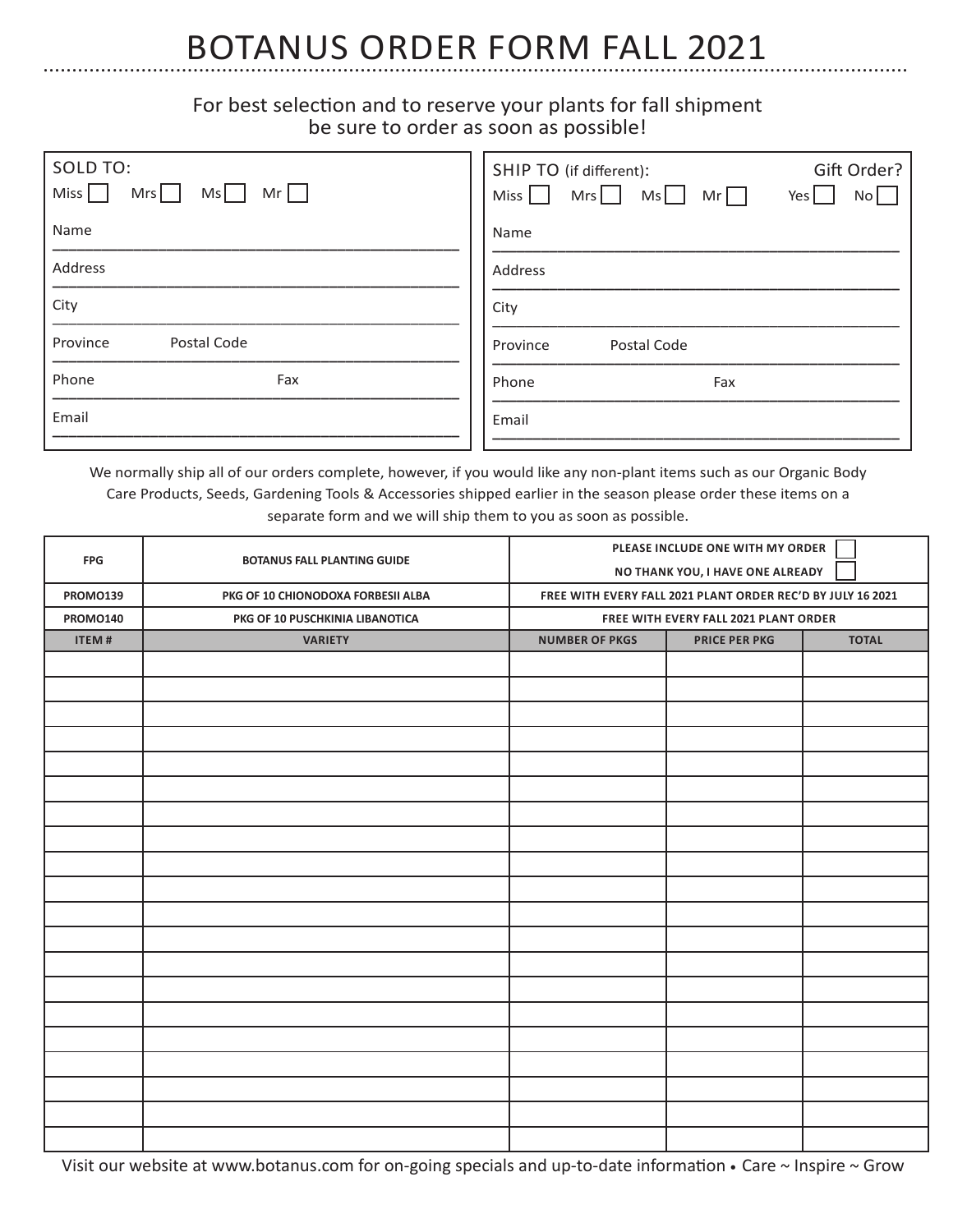# BOTANUS ORDER FORM FALL 2021

| <b>ITEM#</b> | <b>VARIETY</b>              | <b>NUMBER OF PKGS</b>                                         | <b>PRICE PER PKG</b>                 | <b>TOTAL</b> |
|--------------|-----------------------------|---------------------------------------------------------------|--------------------------------------|--------------|
|              |                             |                                                               |                                      |              |
|              |                             |                                                               |                                      |              |
|              |                             |                                                               |                                      |              |
|              |                             |                                                               |                                      |              |
|              |                             |                                                               |                                      |              |
|              |                             |                                                               |                                      |              |
|              |                             |                                                               |                                      |              |
|              |                             |                                                               |                                      |              |
|              |                             |                                                               |                                      |              |
|              |                             |                                                               |                                      |              |
|              |                             |                                                               |                                      |              |
|              |                             |                                                               |                                      |              |
|              |                             |                                                               |                                      |              |
|              |                             |                                                               |                                      |              |
|              |                             |                                                               |                                      |              |
|              |                             |                                                               |                                      |              |
|              |                             |                                                               | Subtotal 'A' *Order minimum \$10.00* |              |
|              | <b>FREE SHIPPING OFFER!</b> | Shipping & Handling based on Subtotal 'A'<br>(refer to chart) |                                      |              |

Subtotal 'B' NS - 15% HST PE - 14% HST NB, NL, ON - 13% HST BC - 7% PST + 5% GST

TOTAL AMOUNT

All Others 5% GST of Subtotal 'B'

Deduct Gift Card #\_\_\_\_\_\_\_\_\_\_\_\_\_\_\_\_ Botanus Credit Memo #\_\_\_\_\_\_\_\_\_\_\_\_\_\_\_\_

# **ORDERS OVER \$100 (before taxes)\* PLACED BY JULY 1, 2021 RECEIVE FREE SHIPPING**

\*For details & restrictions see *The Important Stuff* on the following page

| Shipping & Handling Charges: (based on Subtotal 'A')                                                                                                                                                                                                                                                    | Method of Payment - Payment is due at the time of ordering.                                                                                                                                                                                   |
|---------------------------------------------------------------------------------------------------------------------------------------------------------------------------------------------------------------------------------------------------------------------------------------------------------|-----------------------------------------------------------------------------------------------------------------------------------------------------------------------------------------------------------------------------------------------|
| Subtotal between \$40.01 - \$60.00 please add. \$11.95<br>Subtotal between \$60.01 - \$80.00 please add \$12.95<br>Subtotal between \$80.01 - \$100.00 please add\$14.95<br>Subtotal between \$100.01 - \$150.00 please add. \$16.95<br>Express Delivery also available. Please contact us for pricing. | Cheque/Money Order enclosed made payable to Botanus<br>AMEX Discover   MasterCard   Visa/Visa Debit                                                                                                                                           |
| We offer five convenient ways to order:                                                                                                                                                                                                                                                                 |                                                                                                                                                                                                                                               |
| 焦<br>Order securely on-line @ www.botanus.com                                                                                                                                                                                                                                                           |                                                                                                                                                                                                                                               |
| 75<br>Toll Free Tel: 1-800-672-3413 Local Tel: (604) 513-0100                                                                                                                                                                                                                                           | <b>Canada Post Options &amp; Substitutions</b>                                                                                                                                                                                                |
| B<br>Toll Free Fax: 1-800-603-3677 Local Fax: (604) 513-0192                                                                                                                                                                                                                                            | Please mark my shipment as follows:                                                                                                                                                                                                           |
| $\Join$<br>Mail: Botanus Inc.<br><b>PO Box 3184</b><br><b>ACCREDITED</b><br>Langley BC V3A 4R5<br><b>BUSINESS</b><br>BBB.<br>Email: orders@botanus.com                                                                                                                                                  | Card for Pickup     Leave at Door  <br>May we make substitutions? Yes $\vert \vert$<br>No I<br>For more detailed information about Canada Post shipping options & substitutions please<br>refer to The Important Stuff on the following page. |

Visit our website at www.botanus.com for on-going specials and up-to-date information **•** Care ~ Inspire ~ Grow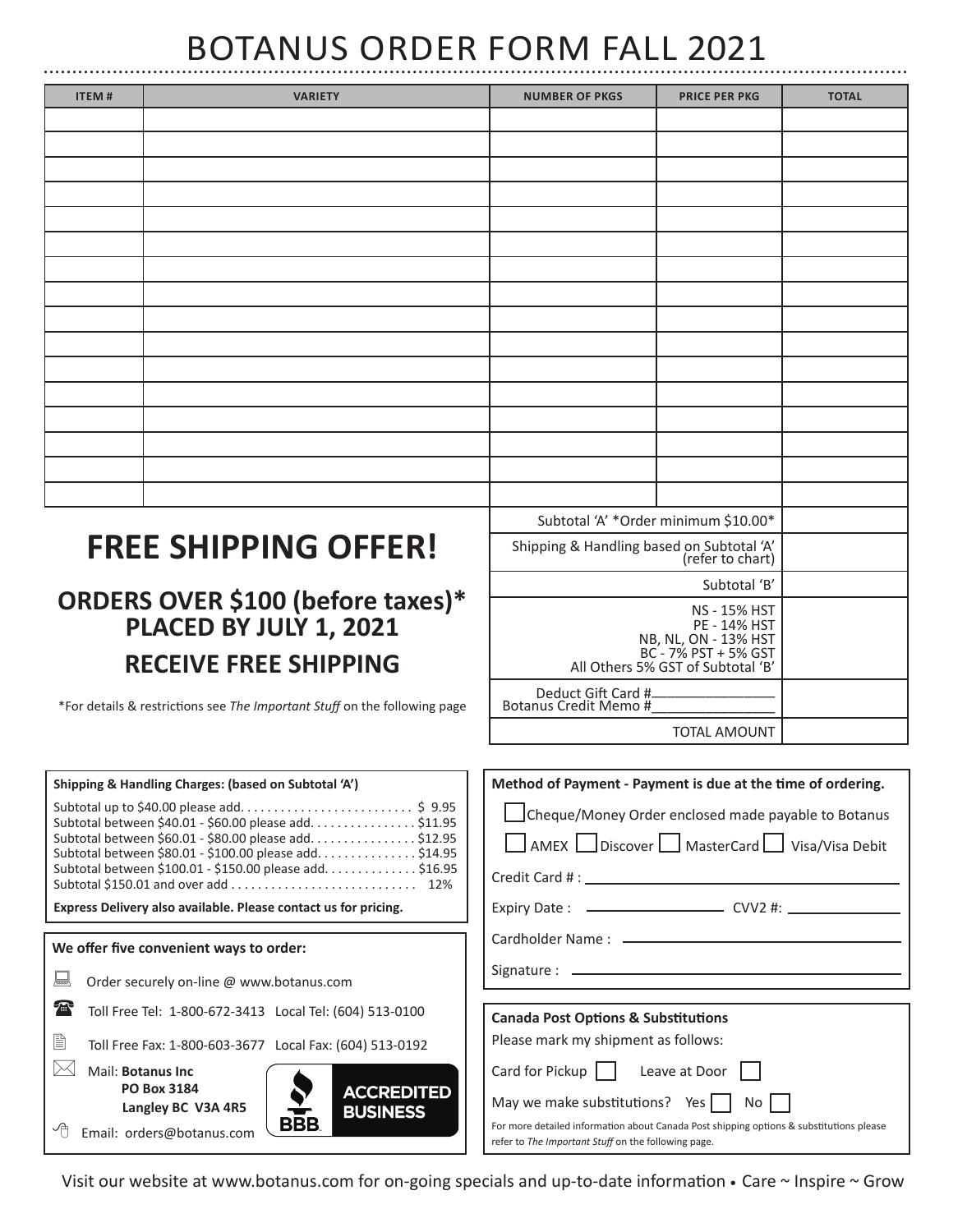# THE IMPORTANT STUFF

#### **Some Things You Should Know**

For your utmost enjoyment we will supply you with top quality and in most cases top size flower bulbs and plants. All the items in our catalogue have been inspected for quality and are supplied by the best growers in the business. Be sure to read the planting guide that we enclose with every order, we've spent loads of time gathering the information and it really will help your plants perform better. Bulbs and plants definitely respond better when they are put in the ground right away, remember they are living things and need the natural elements to survive and thrive. We love to ship our products all across Canada - it's what we do best!

#### **We Guarantee To Wow You!**

Our products are top quality and in great condition at the time of shipping. If this is not the case when they arrive at your door, please let us know as soon as possible so that we can take care of you with a replacement or credit. Please do not throw away any plant items until we've had a chance to talk with you, it's ever so helpful if we can figure out what happened with the product. Let's be honest, things can happen that are totally unexpected when you're dealing with live plant products, but our promise to you is that we will treat every case on an individual basis and do our very best to make your Botanus experience a great one.

#### **Order Now**

Every Fall 2021 plant order will include **10 FREE Puschkinia libanotica.** Plant orders received by July 16, 2021 will also include our **Early Bird Gift - 10 FREE Choinodoxa forbesii alba.** Orders are processed and reserved for you on the day we receive them so don't delay, remember we won't ship until it's the right time for you to plant. If you wish to cancel an existing order before we ship it to you please contact us and we will arrange for a credit or refund to your account. After shipping, if you have a problem with any plant you have received from us, please do not return the plant to us. Instead we ask that you contact us as soon as possible so that we can discuss the issue and offer you either a replacement, credit or refund. If you wish to return a non-plant item to us (Earth Friendly Garden Tools & Supplies, Organic Body Care) please send it to: Botanus Inc, PO Box 3184, Langley, BC, V3A 4R5. Once we receive the item we will contact you and offer a replacement, credit or refund. Please note that return shipping costs are the responsibility of the customer.

If you'd like to speak to us we're here to take your calls from Monday-Friday: 9:00 a.m. - 4:30 p.m. Pacific Standard Time. We offer five convenient ways to order:

- Securely through our web site @ www.botanus.com
- Local Telephone: (604) 513-0100 Toll Free Telephone: 1-800-672-3413 Local Fax: (604) 513-0192 Toll Free Fax: 1-800-603-3677
- $\bowtie$  Botanus Inc, PO Box 3184, Langley BC V3A 4R5
- orders@botanus.com

#### **Is There a Minimum Order?**

We're so glad you asked! The minimum we'd like you to spend with us is \$10.00 before shipping and tax.

#### **Sales Tax**

15 % HST will be charged on shipments to NS. 14% HST will be charged on shipments to PE. 13% HST will be charged on shipments to NB, NL & ON. 7% PST + 5% GST will be charged on shipments to BC. All other provinces and territories will be charged 5% GST. Note: For orders shipped to BC, 7% PST tax is not applicable to edible bulbs such as garlic. If you are unsure how to calculate the total tax owing on your order please contact us.

#### **Payment Methods**

We process credit card payments seven days after the order has been placed, however, your plants and bulbs are reserved for you from the moment you place your order. We accept personal & company cheques, money orders, Visa, Visa Debit, MasterCard, Discover & American Express. Make your cheques payable to Botanus Inc. dated the day of ordering. Any post-dated cheques we receive will be held and the order will be entered on the date you've indicated on the cheque. There is a processing fee for NSF cheques and please don't mail cash.

#### **Substitutions**

If something happens that we can not foresee or control and the product you've chosen is not available, we will do our best to substitute something of equal or greater value that you will enjoy. If you would prefer that we not make that choice for you just indicate on the Order Form 'No Subs' and we will gladly offer you a credit or a refund. We reserve the right, if necessary, to substitute in mixes and collections.

#### **ORDER ADDITIONS**

During the pre-shipping season, order additions and edits can be made within seven days of placing your order after which the order will be finalized. Please note that if you are placing another order within the same season separate shipping/handling fees will apply to each order. To avoid this please contact us within seven days of placing the original order by email to *service@botanus. com* or phone toll free 1-800-672-3413 local 604-513-0100 to make order additions.

#### **Free Shipping Offer**

Orders over \$100 (before taxes) that are placed by **July 1, 2021** are eligible for free shipping. **Subtotal, before applicable taxes must be over \$100**. Orders cannot be combined and cancelling items from orders may affect your order's eligibility for free shipping. If you return items shipped using this promotion, and your order drops below the threshold amount, you may be charged the standard shipping fee. The promotion is valid for a limited time only. We reserve the right to cancel it at any time.

#### **Standard Shipping & Handling Charges**

Shipping and Handling charges should be added to the subtotal as follows:

| Order Value                                                | Charge | Order Value              | Charge |  |
|------------------------------------------------------------|--------|--------------------------|--------|--|
|                                                            |        | \$80.01-\$100.00\$14.95  |        |  |
|                                                            |        | \$100.01-\$150.00\$16.95 |        |  |
|                                                            |        | \$150.01 and over add12% |        |  |
| Express delivery available. Please contact us for pricing. |        |                          |        |  |

#### **Shipment Dates**

Our shipping season begins in mid September (approximately) and carries on through October. We ship according to your climate zone which means we will send it to you when it's time for you to plant. Amaryllis are the exception as they will be shipped in early October. We will always do our best to get your order out to you in a timely manner, but remember there are some things even we cannot predict or prevent but rest assured you are our most important consideration!

#### **Shipping Information**

All orders are shipped complete. You can ask us to do otherwise, in which case additional shipping and handling fees may apply. We ship via Canada Post - Expedited Parcel. Express delivery is also available and if you are interested in this please contact us for pricing information. Order pick up is not available.

#### **Canada Post Shipping Options**

Leave at Door - This option is only available if parcels are usually delivered to your door. A delivery attempt will be made at the door. If no one is available and the item fits, it will be left in the addressee's mail receptacle. If the item does not fit or the mail receptacle is full and there is a safe drop location (an appropriate safe place where the item is sheltered from the weather and not seen by passers-by), the item will be safe dropped. If safe drop is not possible, a Delivery Notice Card will be left and the item will be available for pickup at the designated post office. Card for Pickup - A *Delivery Notice Card* will be left for the addressee and the item will be forwarded to the designated post office. The addressee or a representative is required to show one valid piece of government-issued photo identification when picking up the item.

#### **Copyright**

All rights reserved. No part of this publication, including all photographic material, may be reproduced or transmitted in any form or by any means, electronic and mechanical, without written consent of Botanus Inc. Our catalogue is written and produced with the utmost care and attention to detail, however, errors in pricing and cultural plant information can occur. If an error is discovered we will be sure to inform you at the time of ordering.